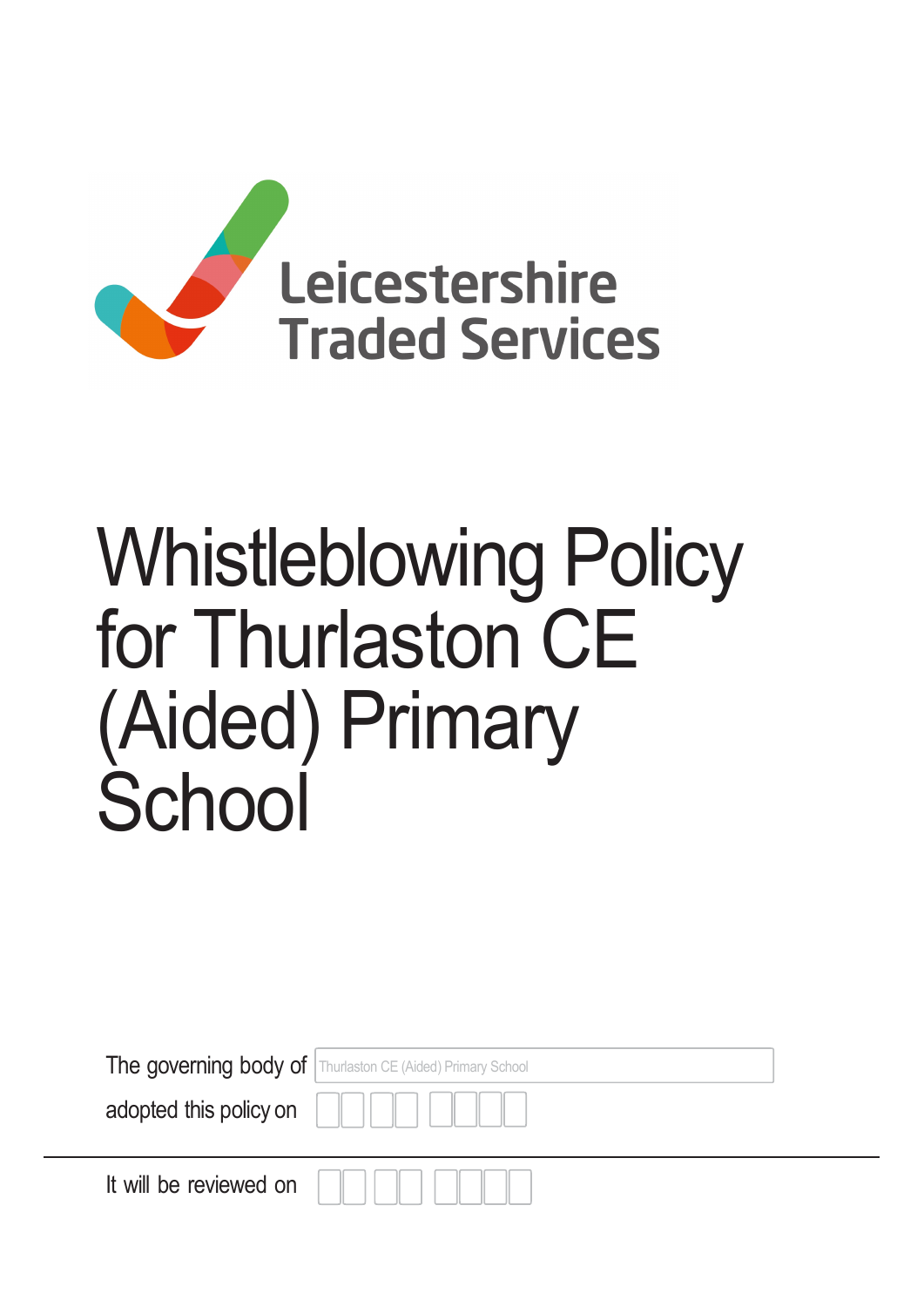This policy applies to all employees, including Head Teachers, Teachers and all Support Staff regardless of whether they are permanent, fixed term, casual or agency or volunteers.

For the purposes of this policy Head teachers will be referred to as Head teacher and School will be referred to as school. Trusted service



The School is committed to the highest standards of openness, honesty and accountability. It is very important that all employees feel they are able to talk about any concerns they may have and where they have reasonable cause to believe there has been a detrimental effect on education provided to pupils and the working environment for staff.

This policy encourages and enables employees to raise promptly (disclose) any serious concerns they may have about the activities of employees, Governors, or external organisations in relation to their dealings with the School, without worrying about doing so.

This policy:

- Enables employees to raise any concerns they may have and to receive feedback about the outcome of any resulting investigation. It is important to note that the employee will not receive information regarding the detail of the investigation or any actions taken;
- Allows employees to understand how and where to escalate their concerns if, following the completion of any internal processes, their concerns remain.
- **•** Protects employees from reprisals or victimisation for 'whistleblowing' in good faith.

This policy is for disclosures about matters other than a breach of an employee's own contract of employment. If an employee is concerned that their own contract has been, or is likely to be, broken, they should use the organisation's grievance procedure.



Where an employee has a concern it may be about something that is either already happening, has taken place, or is likely to happen in the future and is:

- A criminal offence or is potentially unlawful;
- A miscarriage of justice,
- Regarding the application of the Schools policies or operating procedures;
- An act of fraud or corruption;
- Seems likely to cause damage or harm to a member of the public, the School, employees or the pupils;
- an act creating a risk to health and safety,
- an act causing damage to the environment,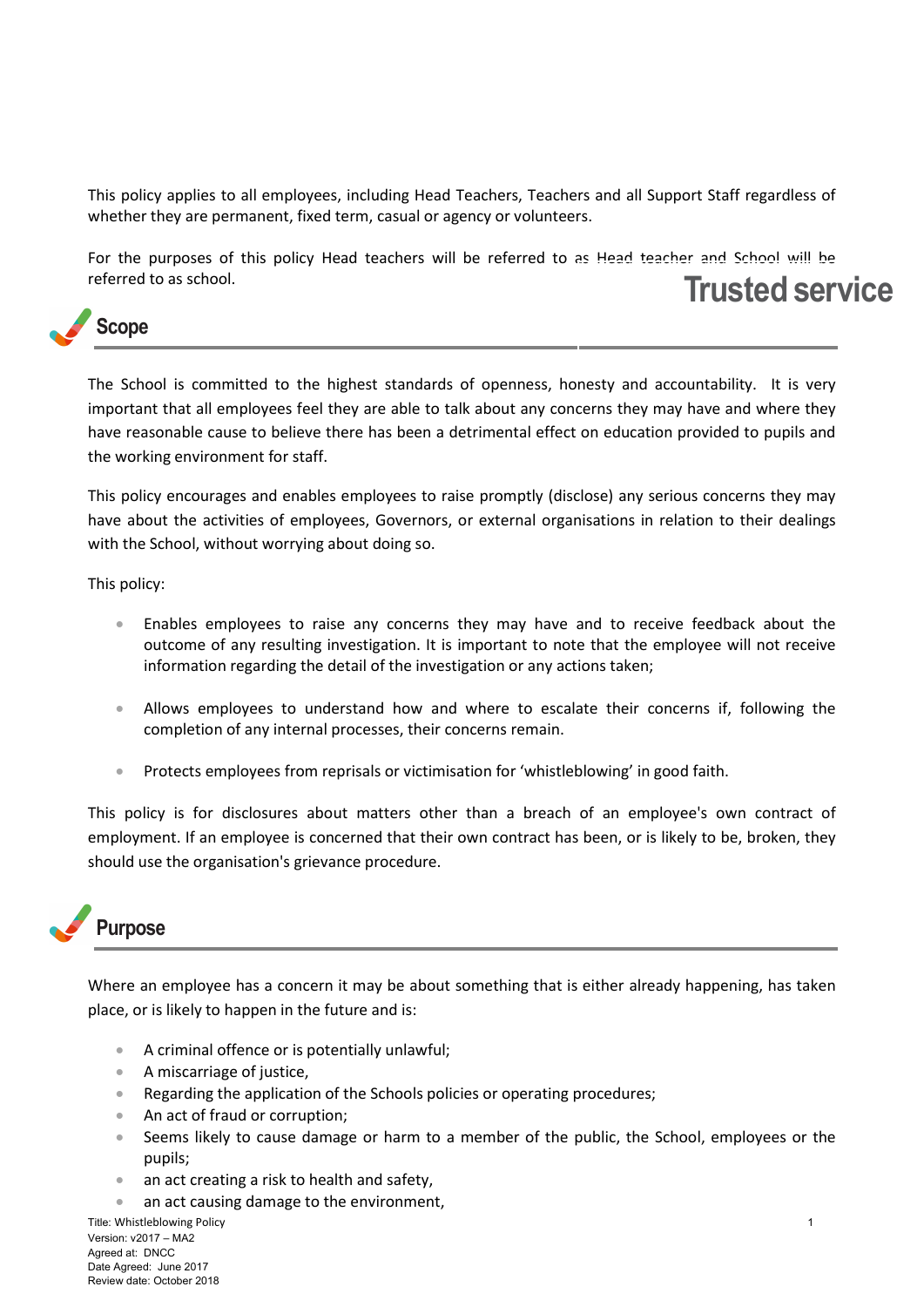- **Is a breach of any other legal obligation**
- Or
- $\bullet$  Is a deliberate attempt by an individual or group of people to conceal the any of the above.

Where a complaint is a made in good faith and falls into to one (or more) of the above categories, the employee will be afforded protection under the Public Interest Disclosure Act 1998 from any repercussions on their present position or future career.

A full list of disclosures qualifying for protection can be found in the Public Interest Disclosure Act 1998.

# **Confidentiality**

The identity of employees who raise concerns will be protected as far as practicable. However, the investigation may, out of necessity, reveal the source of the information, and statements made by the employee(s) who raised the issue may comprise part of any formal process, for example if a formal process / hearing is required.

Employees are encouraged to put their name to any allegations made. Concerns expressed anonymously will be considered at the discretion of the school, taking into account:

- The seriousness of the issues raised;
- The credibility of the concern:
- The likelihood of the allegation being substantiated; and
- Whether it is considered that the allegations are untrue / false.

If an allegation is made in good faith, but is not upheld following a thorough investigation, no action will be taken against the employee who raised the concern. However, employees who make malicious or vexatious allegations may be subject to disciplinary action.

## Raising A Concern

## Who can raise a concern?

Any individual who currently works for or who has previously worked for the School may raise a complaint. In addition, a complaint may also be raised by an individual who works for an organisation that provides a service to the School such as Agency workers, volunteers and Governors can raise a complaint under the policy.

## How to raise a concern:

Concerns can be raised orally or in writing as specified below. It is important that the employee provides as much detail as possible (including specific names, dates and places where known).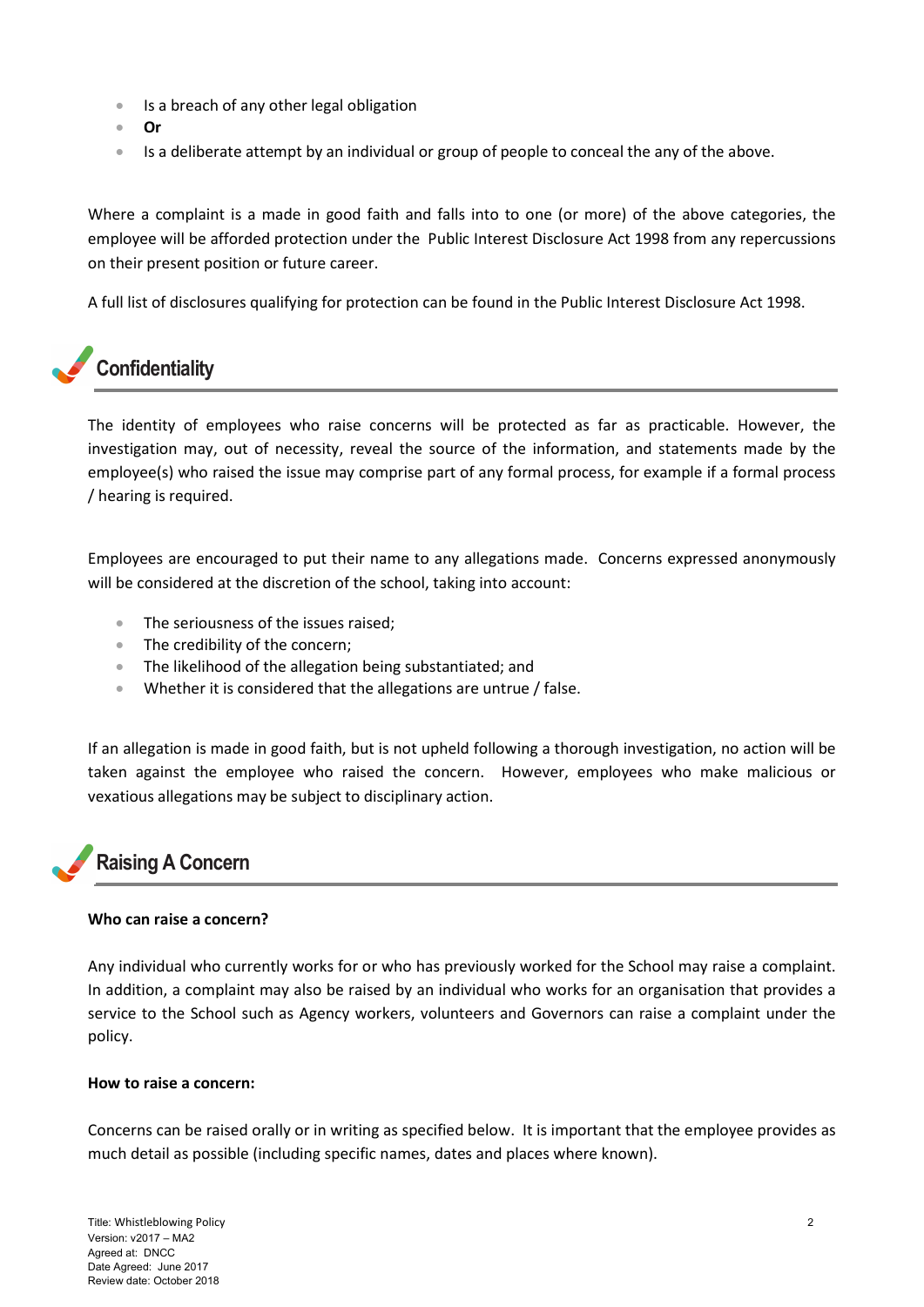#### Who to raise your complaint with:

Employees should normally raise concerns with their Line Manager in the first instance. However, this will depend on the nature of the concern, the seriousness and sensitivity of the issue, and who is allegedly involved.

Employees who feel unable to approach their Line Manager may contact the Head teacher. Where the concerns being raised relate to the Head Teacher, employees may contact a member of the Governing Body. Trade Union members may wish to contact their union representative for assistance or advice on raising an issue.

Where an employee is concerned that the Governing Body is acting or proposing to act unreasonably or has failed to discharge its duties, this can be raised with the Secretary of State for Education.

Alternatively where concerns are of a serious nature and criminal activity is suspected, employees have the right to raise issues directly with the Police or other relevant agency as they see fit.

Employees who raise an issue in good faith under this policy are protected by the Public Interest Disclosure Act 1998 from any repercussions on their present position or future career. The Act does not protect anyone who is acting maliciously, making false allegations or who is seeking personal gain. The School does not tolerate any form of harassment or victimisation against an individual raising a concern.

## Response

The action taken will depend on the nature of the concern being raised. For example, the matter may:

- Be investigated internally;
- Be investigated by a third party (such as HR)
- Be referred to the School External Auditor;
- Be referred to the Police: or
- Form the subject of an independent inquiry.

To protect individuals and the School, initial enquiries will be made to determine whether an investigation is appropriate and what form it should take. Allegations which fall within the scope of specific procedures (e.g. child protection or unlawful discrimination issues) will normally be dealt with under those procedures.

Some concerns may be resolved by agreed action without the need for investigation.

The person with whom the issue was raised will write to the employee (within 10 working days of receiving the complaint) to:

- Acknowledge that the concern has been raised;
- Indicate how it is proposed to deal with the matter;
- Advise whether further investigations will take place and, if not, why not; and
- Confirm, where possible, an estimate of how long it will take to provide a final response.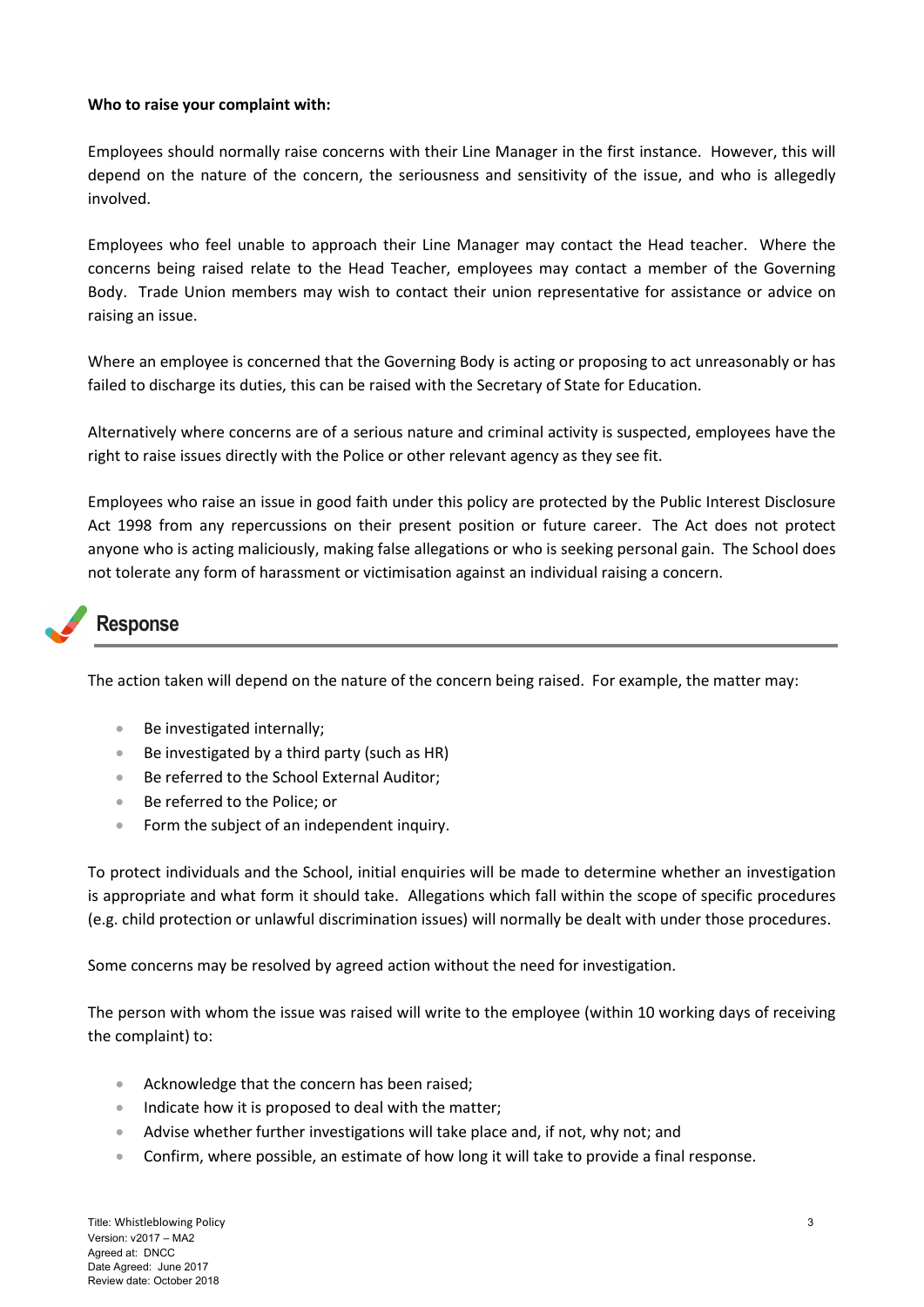If necessary, further information will be sought from the employee regarding the concern. The employee will have the right to be accompanied at any meetings by a Trade Union representative or work colleague.

## Outcome of the Investigation

If an investigation is warranted, the employee will be informed about the outcome of any investigation but not the detail of the investigation or any action taken against another employee (e.g. disciplinary action). The employee who raised the concern has no right of appeal against the outcome of the investigation, however, if the employee is not satisfied with the outcome of the investigation and wishes to take the matter outside the School, they may contact:

- For safeguarding issues only, Leicestershire County Council's Allegations Manager (LADO) (Tel: 0116 3057597);
- Their local Councillor (for employees who live in the area of the school);
- Relevant professional bodies or regulatory organisations; (Department for Education, EFA, Ofsted, HM Revenue and Customs).
- The Police:
- The whistleblowing charity, Public Concern at Work (Tel: 020 7404 6609);
- The Audit Commission (Tel: 0845 052 2646).

When taking the matter outside of the School, the employee must ensure that they do not disclose any confidential information about the school or its employees and pupils which is not relevant to the issue.

# Responsible Officer

The Chair of Governors has overall responsibility for the maintenance and operation of this policy. The Chair of Governors must maintain a record of concerns raised and their outcomes and will report, as necessary, to the Governing Body.